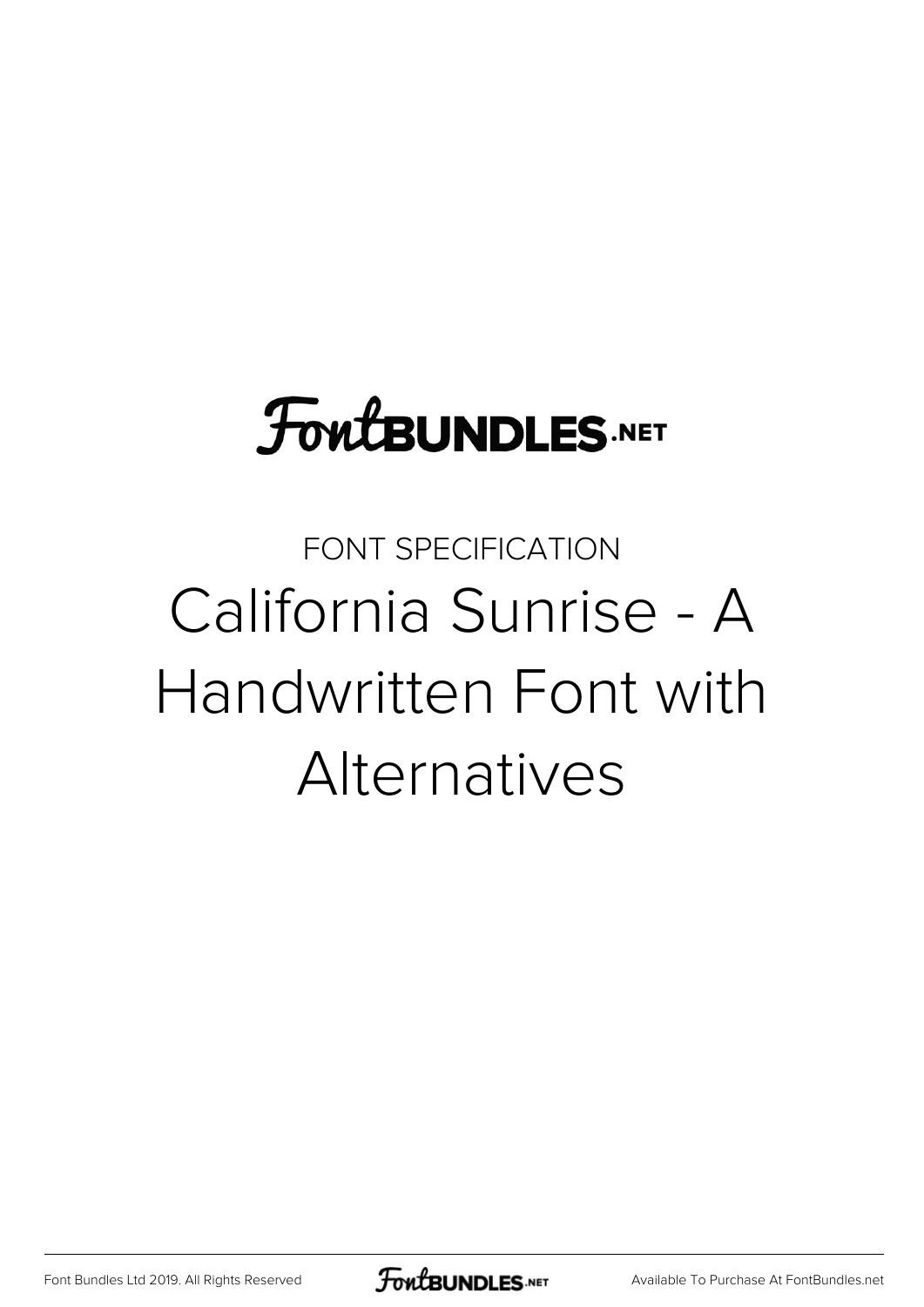### California Sunrise - Regular

**Uppercase Characters** 

## APCDEFGHIJKLMNOPORSTUVWXYZ

Lowercase Characters

### ABCDEE6HAJKLMNOPORSTUVWX97

**Numbers** 

### $0123456199$



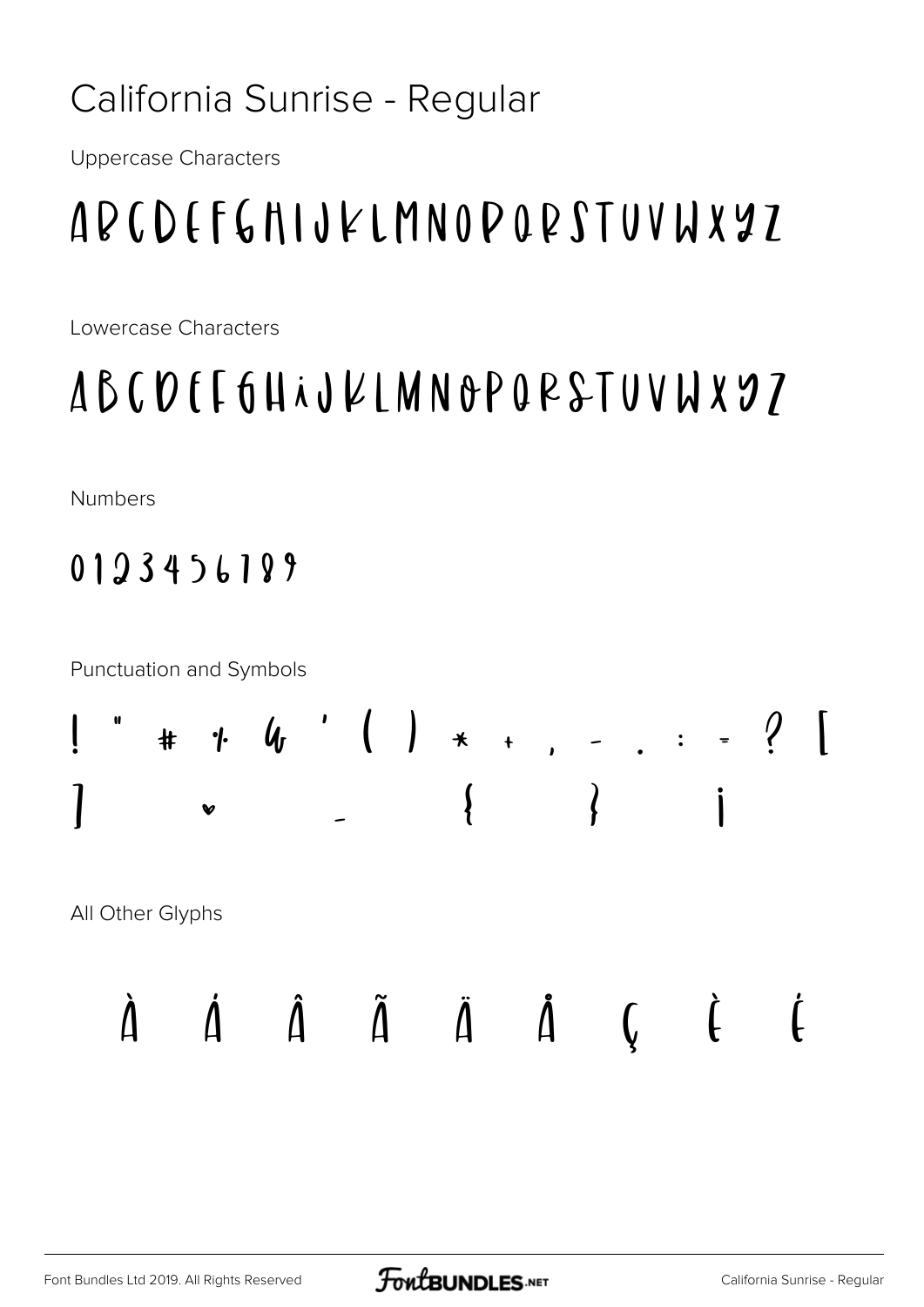|   |              |  |                                      | $\hat{f} \quad \  \  \, \ddot{f} \quad \  \  \, \dot{I} \quad \  \  \, \dot{I} \quad \  \  \, \dot{B} \quad \  \  \, \dot{N} \quad \  \  \, \dot{0}$                           |              |                |
|---|--------------|--|--------------------------------------|--------------------------------------------------------------------------------------------------------------------------------------------------------------------------------|--------------|----------------|
|   |              |  |                                      | $\begin{matrix} \dot{0} & \hat{0} & \tilde{0} & \tilde{0} & 0 & \dot{0} & \dot{0} & \dot{0} & \dot{0} \end{matrix}$                                                            |              |                |
|   |              |  |                                      | $\dot{\mathbf{y}}\qquad \dot{\mathbf{A}}\qquad \dot{\mathbf{A}}\qquad \dot{\mathbf{A}}\qquad \ddot{\mathbf{A}}\qquad \dot{\mathbf{A}}\qquad \mathbf{C}\qquad \dot{\mathbf{t}}$ |              |                |
|   |              |  |                                      | $\label{eq:6} \dot{f} \qquad \hat{f} \qquad \ddot{f} \qquad \dot{\lambda} \qquad \dot{\lambda} \qquad \dot{\lambda} \qquad \dot{\lambda} \qquad N \qquad \dot{\theta}$         |              |                |
|   |              |  |                                      | $\begin{matrix} \dot{\theta} & \dot{\theta} & \ddot{\theta} & \dot{\theta} & \dot{\theta} & \dot{\theta} & \dot{\theta} & \dot{\theta} & \dot{\theta} \end{matrix}$            |              |                |
| Ý | Ÿ            |  | ÿ ' ' " "                            |                                                                                                                                                                                |              |                |
|   | $\mathbf{0}$ |  | $\beta \beta$ $\beta \beta$ $\alpha$ | 00                                                                                                                                                                             | $\mathsf{L}$ | $\mathfrak{h}$ |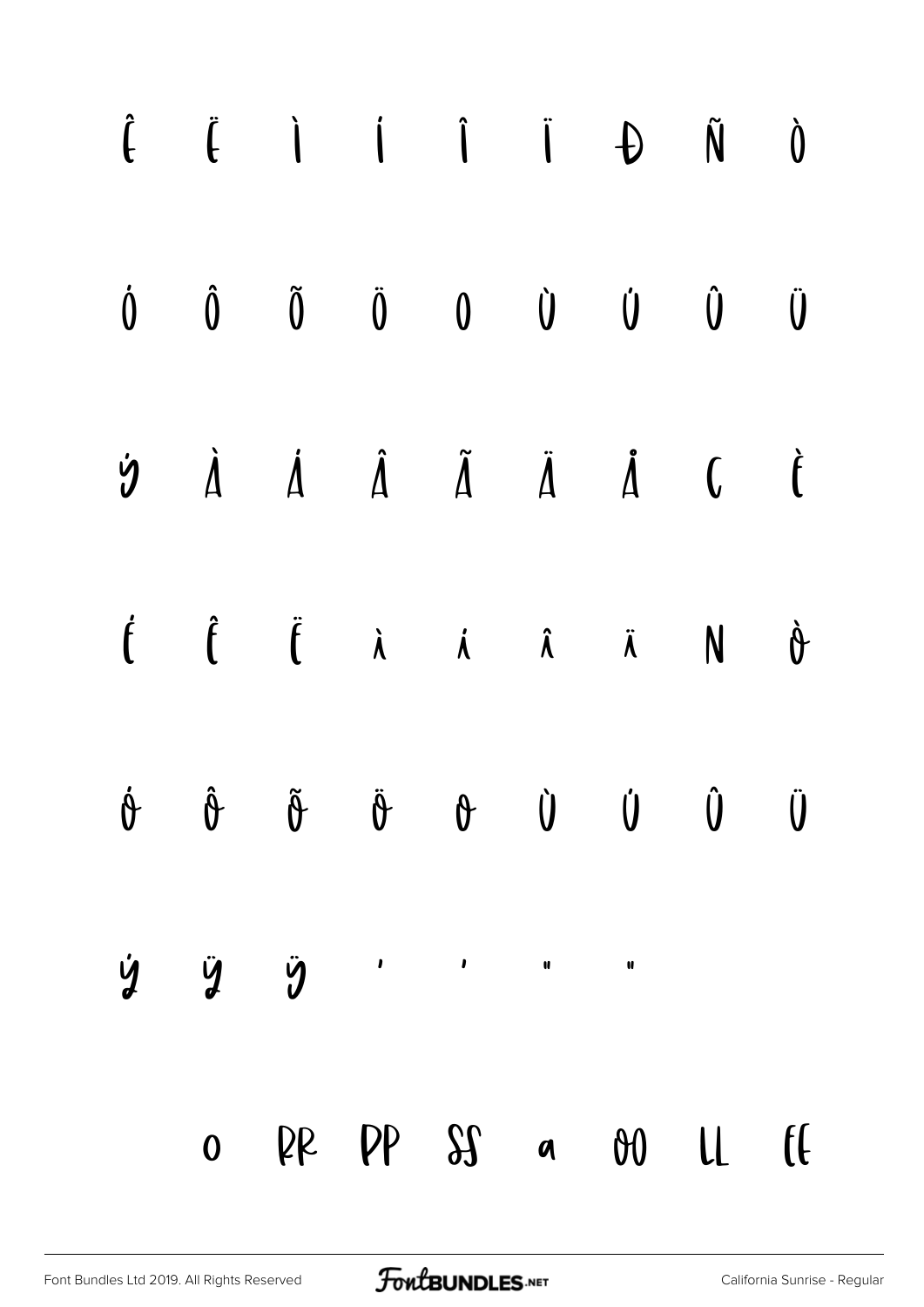|              |  | FILL IE OO PP PR SS M                                                        |  | $\theta$     |
|--------------|--|------------------------------------------------------------------------------|--|--------------|
|              |  | ny ea a P I K                                                                |  | $\mathsf{L}$ |
| $\mathbf{r}$ |  | $S \quad S \quad S \quad G \quad \dot{\phi} \quad Z \quad N \quad M \quad M$ |  |              |
| $\beta$      |  | $D$ d i T j $C$ $\overline{1}$ $C$                                           |  |              |
| $\mathbf{k}$ |  | $M \cup M$ $M \cup M$ $M \cup M$ $M \cup M$                                  |  | $\mathsf{B}$ |
|              |  |                                                                              |  |              |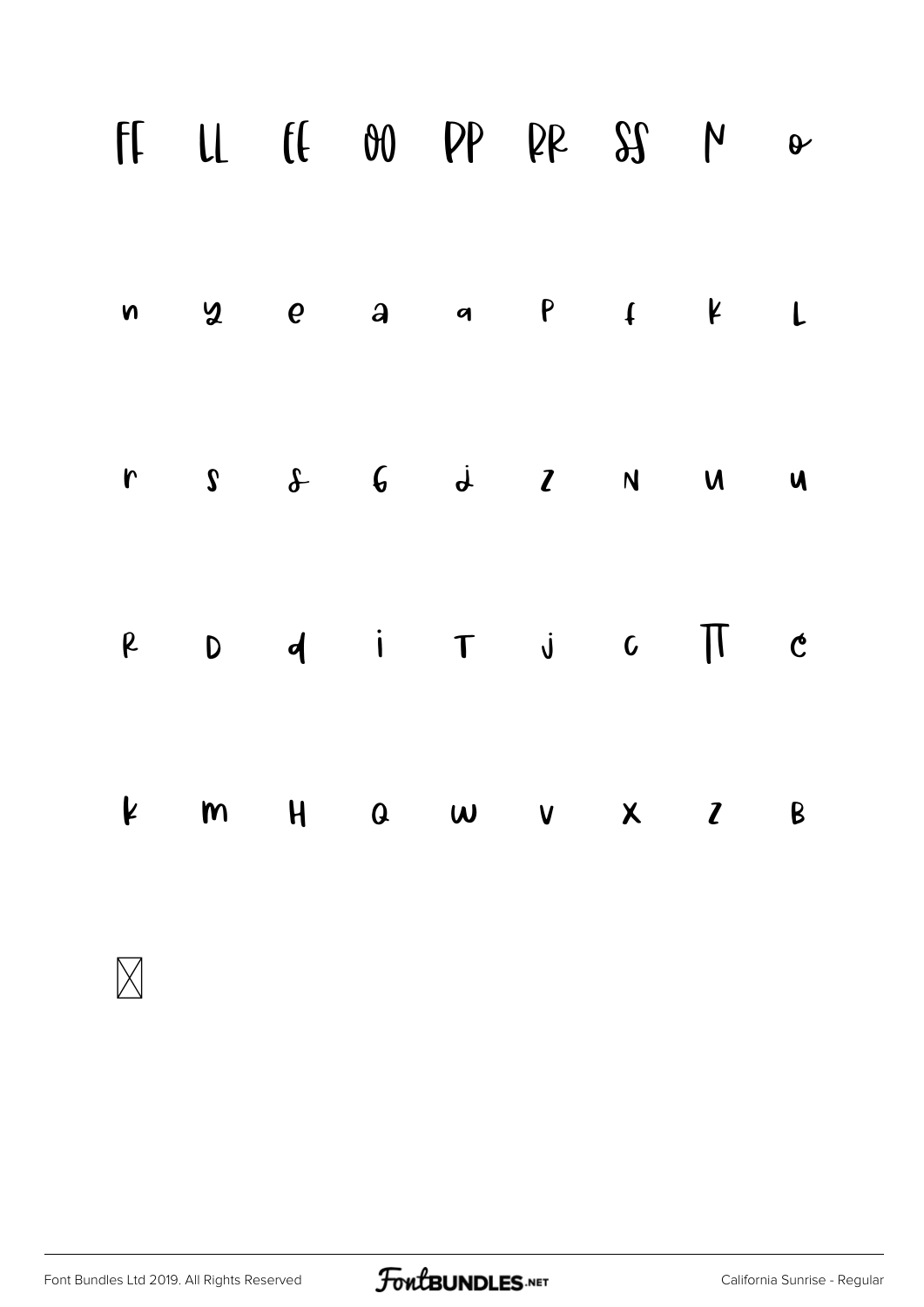#### Cali Littles - Regular

**Uppercase Characters** 

#### aBCdef6HidkLmnoPQR&TUVWX22

Lowercase Characters

#### aBCdef6HidkLmnoPQR&TUVWX22

Numbers

#### 0123456189

**Punctuation and Symbols** 

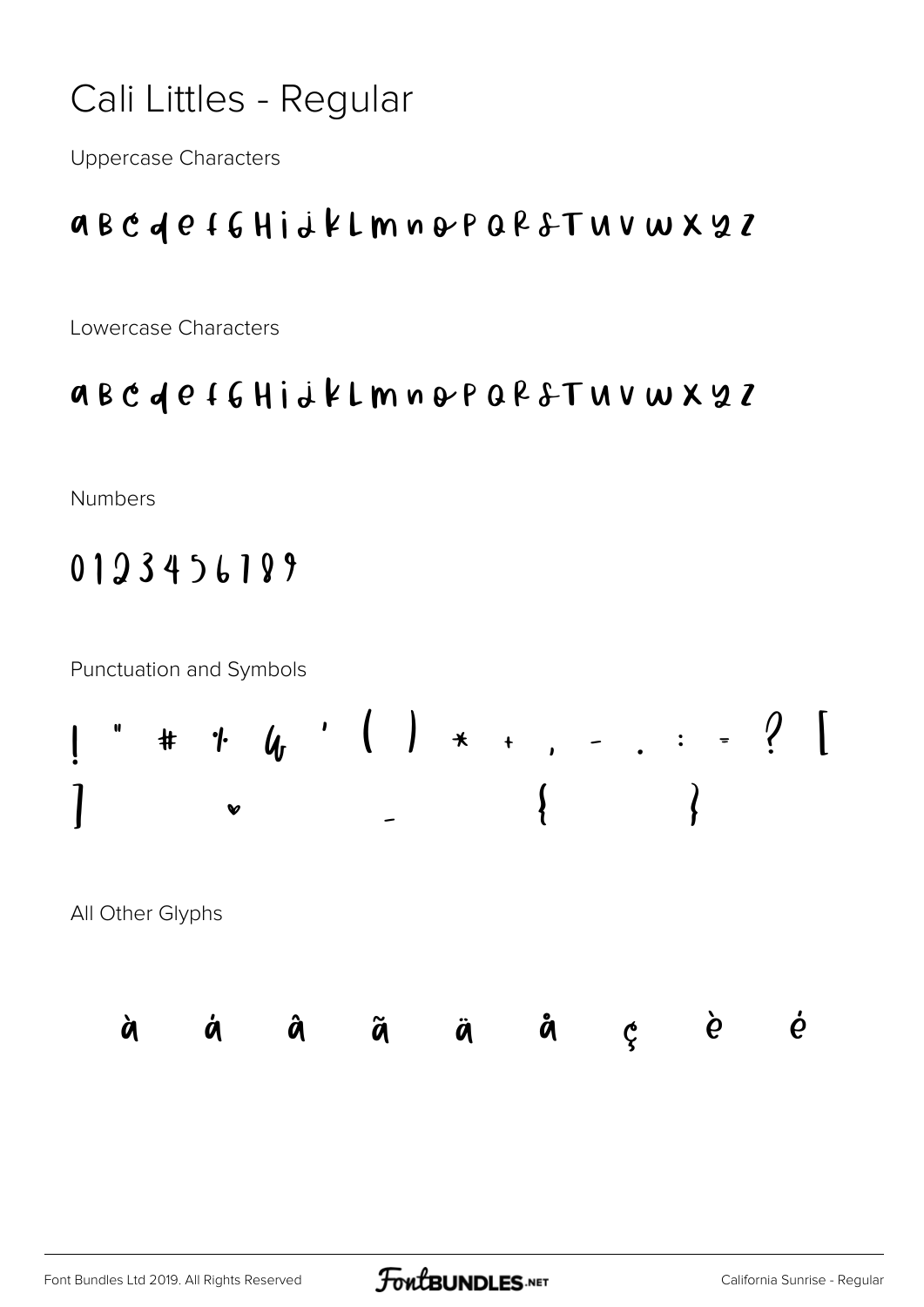|                     |  |  |  | $\hat{e}$ $\ddot{e}$ i i i i $\theta$ $\ddot{\theta}$                                                                                                                                                                                                                                                                                                                                                                                |  |
|---------------------|--|--|--|--------------------------------------------------------------------------------------------------------------------------------------------------------------------------------------------------------------------------------------------------------------------------------------------------------------------------------------------------------------------------------------------------------------------------------------|--|
|                     |  |  |  | $\dot{N} \qquad \dot{N} \qquad \dot{N} \qquad \dot{V} \qquad \dot{\Phi} \qquad \ddot{\Phi} \qquad \dot{\Phi} \qquad \dot{\Phi} \qquad \dot{\Phi}$                                                                                                                                                                                                                                                                                    |  |
|                     |  |  |  | $\dot{z}$ à $\dot{a}$ â $\ddot{a}$ à $\ddot{a}$ $\dot{a}$ $\dot{c}$ è                                                                                                                                                                                                                                                                                                                                                                |  |
|                     |  |  |  | $\begin{array}{ccccccccccccccccc} \not c && \hat{c} && \dot{c} && \dot{c} && \dot{c} && \dot{c} && \dot{c} && \dot{c} && \dot{c} && \dot{c} && \dot{c} && \dot{c} && \dot{c} && \dot{c} && \dot{c} && \dot{c} && \dot{c} && \dot{c} && \dot{c} && \dot{c} && \dot{c} && \dot{c} && \dot{c} && \dot{c} && \dot{c} && \dot{c} && \dot{c} && \dot{c} && \dot{c} && \dot{c} && \dot{c} && \dot{c} && \dot{c} && \dot{c} && \dot{c} && \$ |  |
|                     |  |  |  | $\dot{W} \qquad \dot{W} \qquad \dot{W} \qquad \dot{\Phi} \qquad \ddot{\Phi} \qquad \ddot{\Phi} \qquad \dot{\Phi} \qquad \dot{\Phi} \qquad \dot{\Phi}$                                                                                                                                                                                                                                                                                |  |
| $\ddot{\mathsf{U}}$ |  |  |  |                                                                                                                                                                                                                                                                                                                                                                                                                                      |  |
|                     |  |  |  | $a \quad a \quad c \quad b \quad j \quad k \quad N$                                                                                                                                                                                                                                                                                                                                                                                  |  |